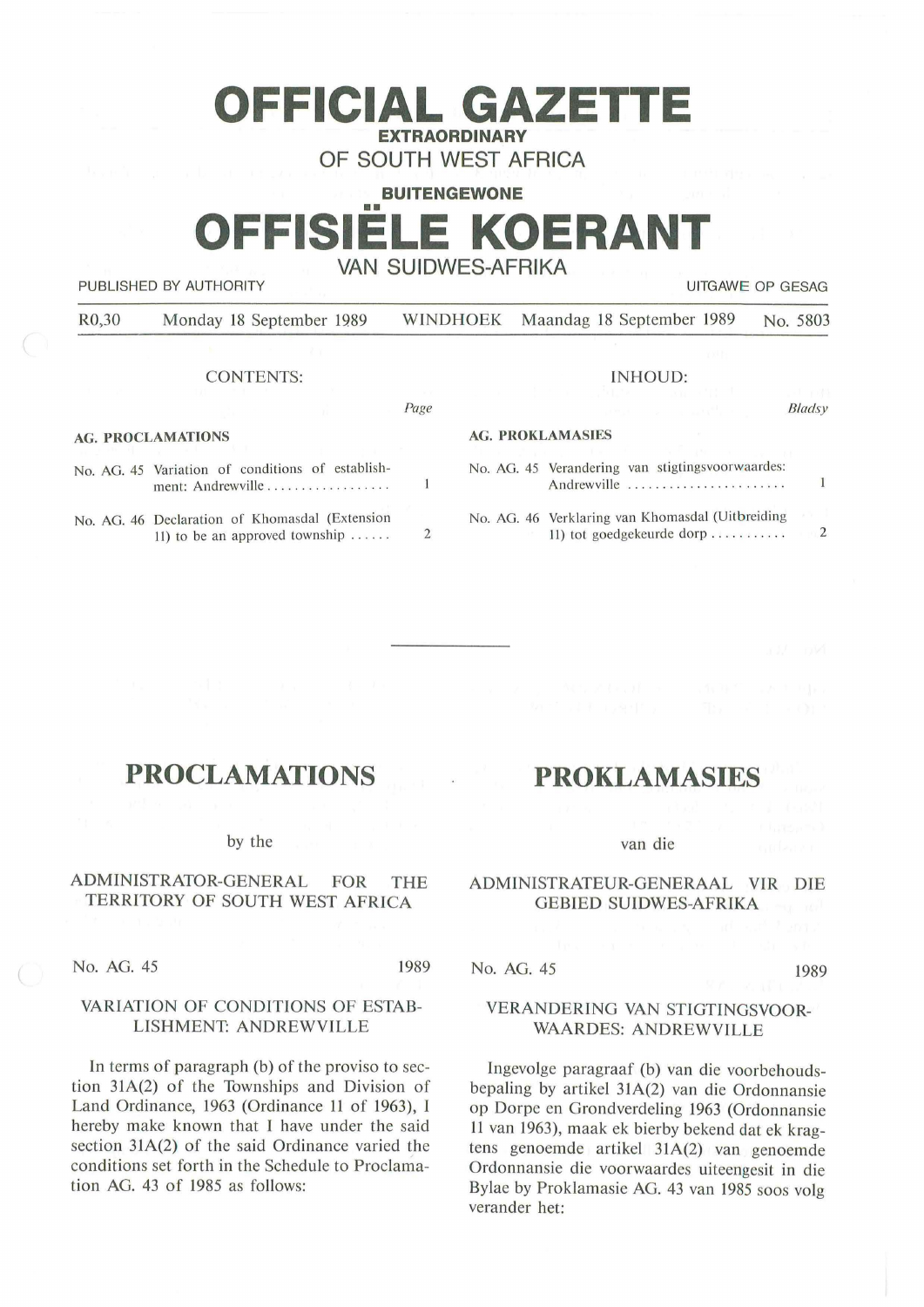- (a) by the substitution for subitem (a) of item 3 of the following subitem:
	- "(a) For the Government of the Territory:
		- (i) Erven 135 and 361 for educational purposes.
		- (ii) Erf 411 for the purpose of a clinic."; and
- (b) by the substitution for subitem  $(b)(i)$  of item 3 of the following subitem:
	- "(b) (i) Erven 358, 393 and 394 for general municipal use".

**L.A. PIENAAR** 

Administrator-General Windhoek, 29 August 1989

- (a) deur subitem (a) van item  $3$  deur die volgende subitem te vervang:
	- "(a) Vir die Goewerment van die Gebied:
		- (i) Erwe 135 en 361 vir onderwysdoeleindes.
		- (ii) Erf 411 vir doeleindes van 'n kliniek"; en
- (b) deur subitem (b)(i) van item 3 deur die volgende subitem te vervang:
	- "(b) (i) Erwe 358, 393 en 394 vir algemene munisipale gebruik'.'.

**L.A. PIENAAR**  Administrateur-generaal Windhoek, 29 Augustus 1989

1989

#### No. AG. 46 1989

## DECLARATION OF KHOMASDAL (EXTEN-SION 11) TO BE AN APPROVED TOWNSHIP

Under section 13 of the Townships and Division of Land Ordinance, 1963 (Ordinance 11 of 1963), I hereby declare the area represented by General Plan K.225 (A.972/88) to be an approved township.

The conditions subject to which the application for permission to establish the township concerned has been granted, are set forth in the Schedule below in terms of the said section 13.

**L.A. PIENAAR**  Administrator-General Windhoek, 29 August 1989

## **SCHEDULE**

### I. NAME OF TOWNSHIP

The township shall be called Khomasdal (Extension 11).

#### No. AG. 46

VERKLARING VAN KHOMASDAL

## (UITBREIDING 11) TOT GOED-GEKEURDE DORP

Kragtens artikel 13 van die Ordonnansie op Dorpe en Grondverdeljng 1963 (Ordonnansie 11 van 1963), verklaar ek hierby die gebied voorgestel op Algemene Plan K.225(A.972/88) tot goedgekeurde dorp.

Die voorwaardes ingevolge waarvan die aansoek om verlof tot stigting van die betrokke dorp toegestaan is, word ingevolge genoemde artikel 13 in die Bylae hieronder uiteengesit.

**L.A. PIENAAR** 

Administrateur-generaal Windhoek, 29 Augustus 1989

#### **BYLAE**

#### I. **NAAM VAN DORP**

Die dorp heet Khomasdal (Uitbreiding 11).